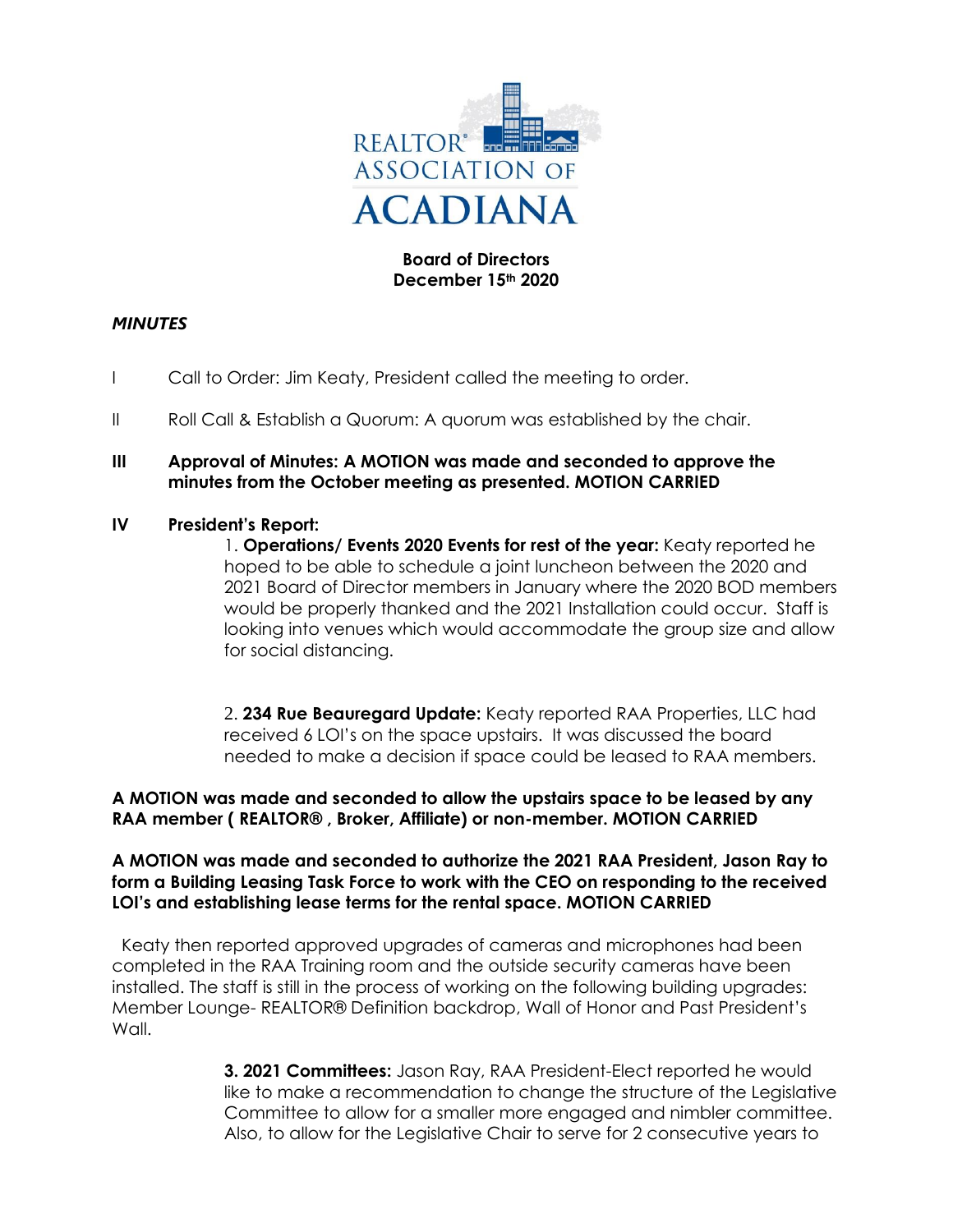maintain continuity in that position to preserve relationships built with city officials. These recommendations would be a policy change for the RAA.

**A MOTION was made and seconded to restructure the Legislative Committee. The chair will serve for 2 consecutive years and the committee size will be limited to 5 members. The Executive Committee will recommend names from interested members to serve on the Legislative Committee with the board having final approval. MOTION CARRIED**

**4. 2021 Dues Update and Semi-Annual Services Update:** The CEO reported on the number of members who had renewed their 2021 dues and the number of invoices still outstanding. She also reported on the collections for the MLS semi-annual service billing.

## **5. Ethics Hearing Decision**

**A MOTION was made to enter into Executive Session and to allow the CEO and legal counsel to remain. MOTION CARRIED**

**A MOTION was made and seconded to exit Executive Session. MOTION CARRIED**

## **A MOTION was made and seconded to ratify the findings of the Ethics Hearing Decision as was presented. MOTION CARRIED**

**6. NAR Report from Annual Conference:** The CEO updated the board on two significant occurrences from the NAR board meeting, changes to the Code of Ethics Article 10 as well as the DOJ lawsuit and settlement with NAR.

**V Treasurer's Report:** Smith reviewed with the board 2020-year end membership recap and financials for both the REALTOR® Association of Acadiana as well as RAA Properties, LLC. He noted RAA's membership had crested over 1700 paid members for RAA in 2020 which is a new record for the Association. He noted RAA's long term investments with Prudential were at \$742,587.14 as of November 30th.

Smith then reviewed with board members the proposed 2021 annual budgets for REALTOR® Association of Acadiana and RAA Properties LLC noting that both budgets had been approved by the Finance Team and the Executive Committee.

**A MOTION was made and seconded to accept the Treasurer's report as presented and to approve the 2021 Budget for the REALTOR® Association of Acadiana and RAA Properties, LLC. MOTION CARRIED**

### **VI Committee Reports:**

a. MLS: Bill Bacque, MLS Chair reported on the MLS Committee minutes for November and December 2020.

**A MOTION was made and seconded to approve the minutes as presented. MOTION CARRIED**